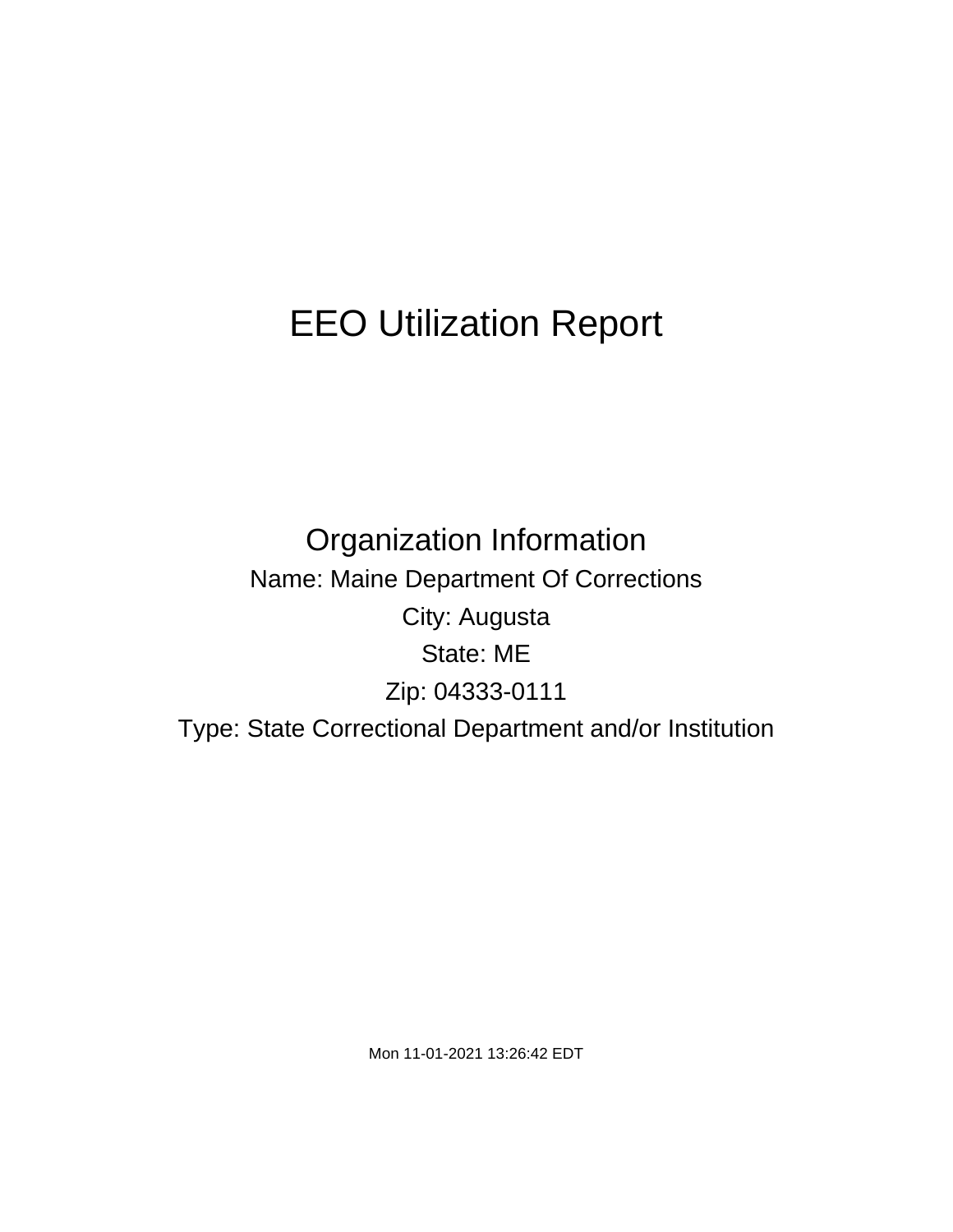# **Step 1: Introductory Information**

## **Policy Statement:**

Maine State Government is an Equal Opportunity employer. We celebrate diversity and are committed to creating an inclusive environment for all employees. We provide reasonable accommodations to qualified individuals with disabilities upon request.

DOC specific policy uploaded

Following File has been uploaded:MDOC Polcy 3.9 Equal Employment Opportunity.pdf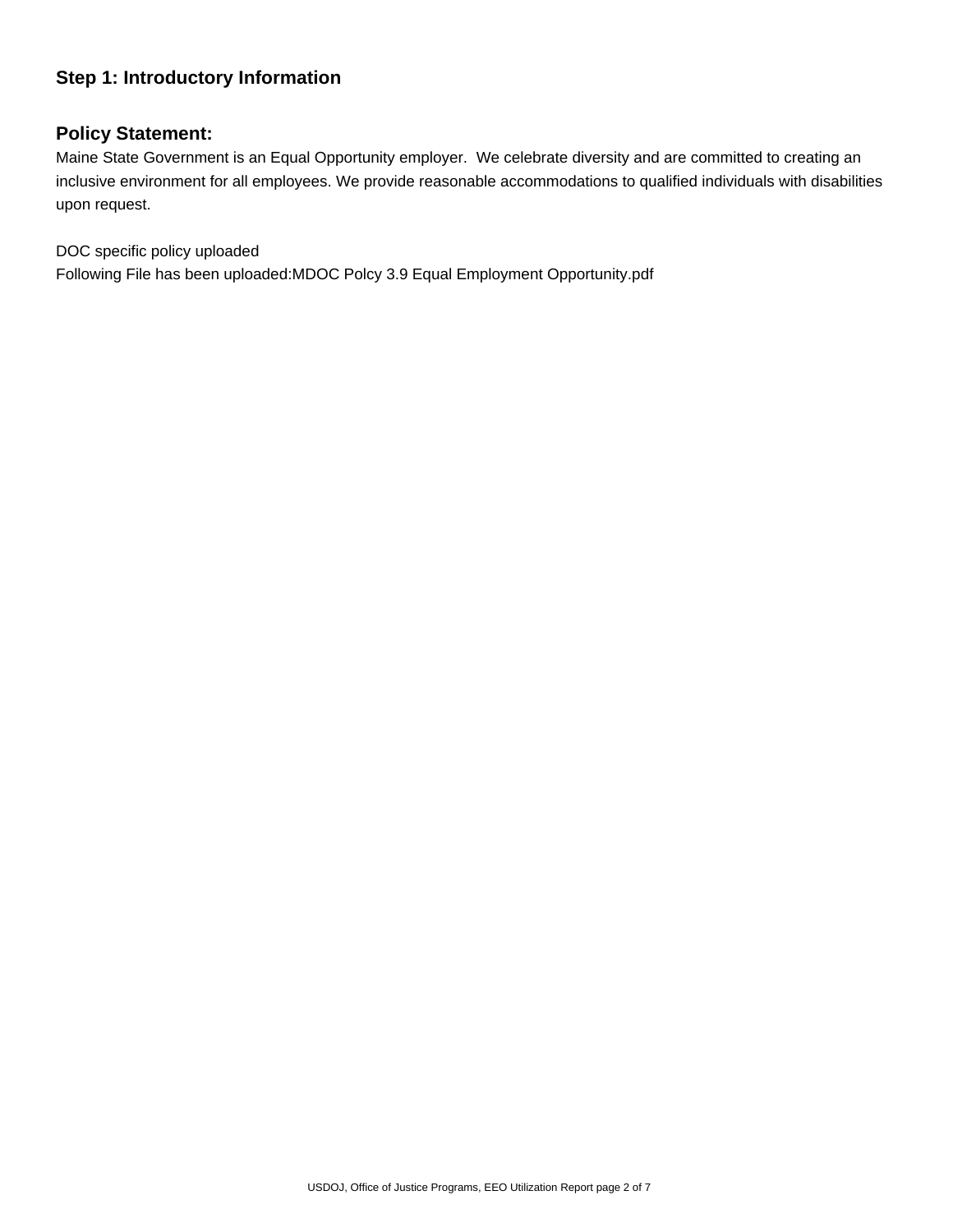# **Step 4b: Narrative of Interpretation**

See Attachment identified as "Narrative" Following File has been uploaded:narrative.docx

# **Step 5: Objectives and Steps**

## **1. 1. To Encourage females to apply for vacancies in the following categories: Officials/Administrators, Professionals, Technicians, Protective Services-Non-sworn and Service and Maintenance.**

a. The EEO coordinator and/or the Recruitment/Retention Coordinator will review recruitment activities to find areas in which female employees can be featured more prominently and make appropriate changes when possible.

b. The Department will periodically monitor applicant information from the Applicant Information Survey and monitor the selection process to determine if any step in the application/selection process negatively impacts female applicants.

c. The Department will publicize the its commitment to diversity and equal opportunity in its job postings.

d. The EEO Coordinator or other DOC management will speak with the woman employed by the department to seek input on strategies for both recruitment and retention of women.

#### **2. To encourage white males to apply for positions in the Administrative Support category.**

a. The Department will publicize the its commitment to diversity and equal opportunity in its job postings.

b. The Recruitment/Retention Coordinator or the EEO Coordinator will periodically monitor applicant information from the Applicant Information Survey and monitor the selection process to determine if any step in the application/selection process negatively impacts male applicants.

c. The EEO coordinator or the Recruitment/Retention Coordinator will meet with the male employees within the category to strategize on how to encourage more males to apply for the administrative support positions.

## **Step 6: Internal Dissemination**

 The EEO Coordinator will distribute a copy of the EEOP Utilization Report to the Commissioner of the Department of Corrections and request that he disseminate the report to the appropriate administrators.

 The EEO Coordinator will distribute a copy of the EEOP Utilization Report to the HR Managers for each facilities and the regional community offices within the Department of Corrections.

 The EEO Coordinator will distribute a copy of the EEOP Utilization Report to the DEI Manager and the Recruitment/Retention Coordinator for the Department of Corrections.

 A copy of the EEOP Utilization Report will be posted to the Department of Corrections intranet site.

 A printed copy of the EEOP Utilization Report will be maintained in the office of the EEO Coordinator.

# **Step 7: External Dissemination**

 A copy of the EEOP Utilization Report will be posted to the Department of Corrections internet site for any member of the public to access.

 A hardcopy of the EEOP Utilization Report will be maintained in the office of the EEO Coordinator and be available upon request.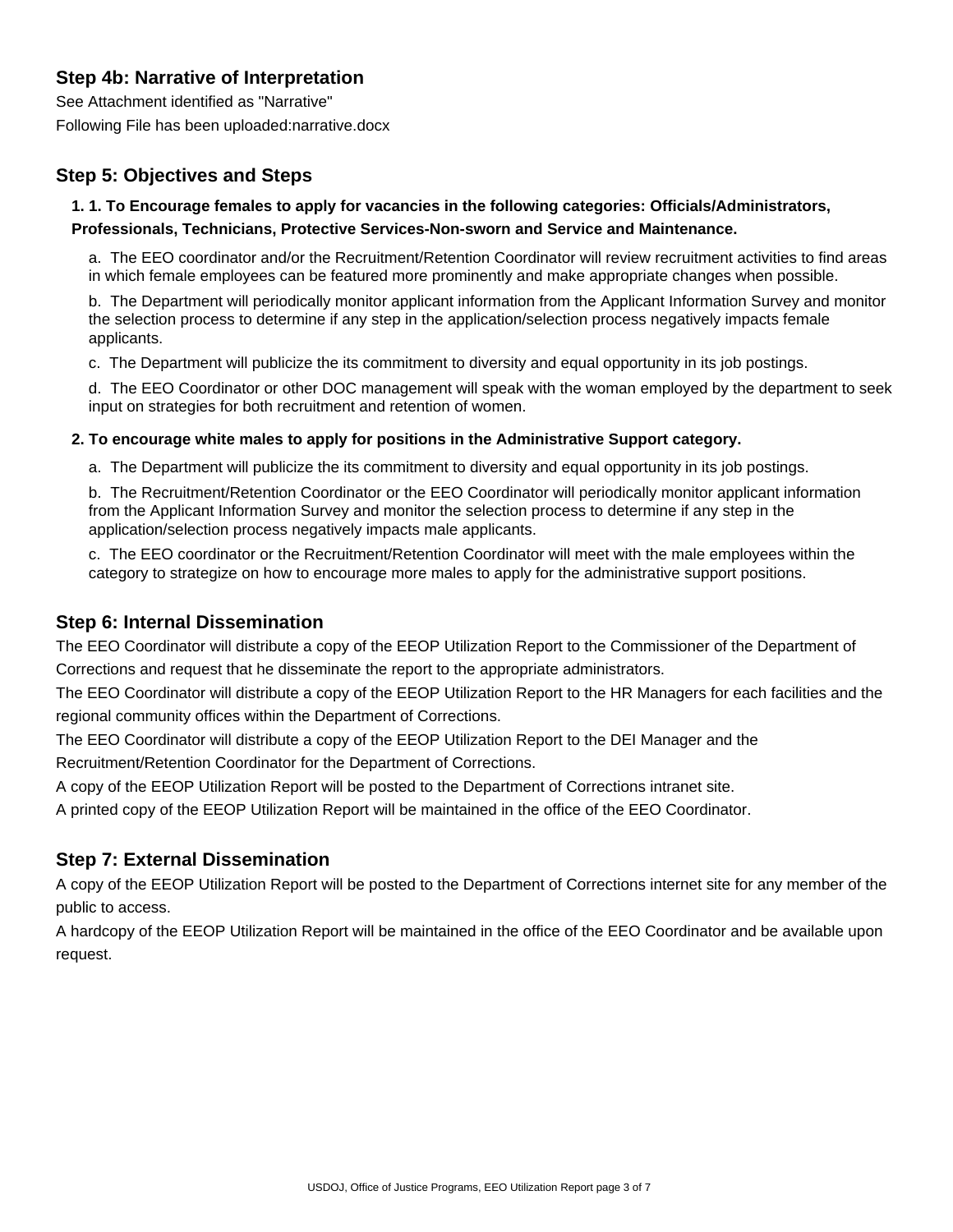## **Utilization Analysis ChartRelevant Labor Market: Maine**

| Job Categories                            |                |                       |                                        |                                           | Male    |                                                       |                         | Female |                 |                       |                                        |                                           |        |                                                       |                         |        |
|-------------------------------------------|----------------|-----------------------|----------------------------------------|-------------------------------------------|---------|-------------------------------------------------------|-------------------------|--------|-----------------|-----------------------|----------------------------------------|-------------------------------------------|--------|-------------------------------------------------------|-------------------------|--------|
|                                           | White          | Hispanic<br>or Latino | <b>Black or</b><br>African<br>American | American<br>Indian or<br>Alaska<br>Native | Asian   | Native<br>Hawaiian<br>or Other<br>Pacific<br>Islander | Two or<br>More<br>Races | Other  | White           | Hispanic<br>or Latino | <b>Black or</b><br>African<br>American | American<br>Indian or<br>Alaska<br>Native | Asian  | Native<br>Hawaiiar<br>or Other<br>Pacific<br>Islander | Two or<br>More<br>Races | Other  |
| Officials/Administrators                  |                |                       |                                        |                                           |         |                                                       |                         |        |                 |                       |                                        |                                           |        |                                                       |                         |        |
| Workforce #/%                             | 50/68%         | 0/0%                  | 3/4%                                   | 0/0%                                      | 0/0%    | 0/0%                                                  | 2/3%                    | 0/0%   | 17/23%          | 0/0%                  | 0/0%                                   | 0/0%                                      | 1/1%   | 0/0%                                                  | 1/1%                    | 0/0%   |
| CLS #/%                                   | 39,105/53<br>% | 220/0%                | 210/0%                                 | 125/0%                                    | 495/1%  | 0/0%                                                  | 320/0%                  | 40/0%  | 31,760/43<br>℅  | 260/0%                | 105/0%                                 | 110/0%                                    | 250/0% | 20/0%                                                 | 209/0%                  | 35/0%  |
| Utilization #/%                           | 14%            | $-0%$                 | 4%                                     | $-0%$                                     | $-1%$   | 0%                                                    | 2%                      | $-0%$  | $-20%$          | $-0%$                 | $-0%$                                  | $-0%$                                     | 1%     | $-0%$                                                 | 1%                      | $-0%$  |
| <b>Professionals</b>                      |                |                       |                                        |                                           |         |                                                       |                         |        |                 |                       |                                        |                                           |        |                                                       |                         |        |
| Workforce #/%                             | 64/45%         | 0/0%                  | 2/1%                                   | 0/0%                                      | 0/0%    | 0/0%                                                  | 3/2%                    | 0/0%   | 71/50%          | 0/0%                  | 1/1%                                   | 0/0%                                      | 0/0%   | 0/0%                                                  | 0/0%                    | 0/0%   |
| CLS #/%                                   | 44,025/38<br>℅ | 490/0%                | 610/1%                                 | 145/0%                                    | ,085/1% | 0/0%                                                  | 140/0%                  | 40/0%  | 68,150/58<br>%  | 515/0%                | 230/0%                                 | 195/0%                                    | 605/1% | 40/0%                                                 | 410/0%                  | 50/0%  |
| Utilization #/%                           | 8%             | $-0\%$                | 1%                                     | $-0\%$                                    | $-1%$   | 0%                                                    | 2%                      | $-0%$  | $-8%$           | $-0%$                 | 1%                                     | $-0%$                                     | $-1%$  | $-0%$                                                 | $-0%$                   | $-0%$  |
| Technicians                               |                |                       |                                        |                                           |         |                                                       |                         |        |                 |                       |                                        |                                           |        |                                                       |                         |        |
| Workforce #/%                             | 5/83%          | 0/0%                  | 0/0%                                   | 0/0%                                      | 0/0%    | 0/0%                                                  | 0/0%                    | 0/0%   | 1/17%           | 0/0%                  | 0/0%                                   | 0/0%                                      | 0/0%   | 0/0%                                                  | 0/0%                    | 0/0%   |
| CLS #/%                                   | 6,415/37<br>%  | 84/0%                 | 60/0%                                  | 4/0%                                      | 25/0%   | 15/0%                                                 | 70/0%                   | 0/0%   | 10,330/59 <br>% | 115/1%                | 45/0%                                  | 20/0%                                     | 110/1% | 10/0%                                                 | 110/1%                  | 25/0%  |
| Utilization #/%                           | 47%            | $-0%$                 | $-0%$                                  | $-0%$                                     | $-0%$   | $-0%$                                                 | $-0%$                   | 0%     | $-43%$          | $-1%$                 | $-0%$                                  | $-0%$                                     | $-1%$  | $-0%$                                                 | $-1%$                   | $-0\%$ |
| <b>Protective Services:</b><br>Sworn      |                |                       |                                        |                                           |         |                                                       |                         |        |                 |                       |                                        |                                           |        |                                                       |                         |        |
| Workforce #/%                             | 14/70%         | 1/5%                  | 0/0%                                   | 0/0%                                      | 0/0%    | 0/0%                                                  | 1/5%                    | 0/0%   | 4/20%           | 0/0%                  | 0/0%                                   | 0/0%                                      | 0/0%   | 0/0%                                                  | 0/0%                    | 0/0%   |
| CLS #/%                                   | 7,660/86<br>℅  | 45/1%                 | 65/1%                                  | 85/1%                                     | 15/0%   | 0/0%                                                  | 40/0%                   | 0/0%   | 1,000/11<br>℅   | 0/0%                  | 0/0%                                   | 4/0%                                      | 0/0%   | 0/0%                                                  | 15/0%                   | 0/0%   |
| Utilization #/%                           | $-16%$         | 4%                    | $-1%$                                  | $-1%$                                     | $-0%$   | 0%                                                    | 5%                      | 0%     | 9%              | 0%                    | 0%                                     | $-0%$                                     | 0%     | 0%                                                    | $-0%$                   | 0%     |
| <b>Protective Services: Non-</b><br>sworn |                |                       |                                        |                                           |         |                                                       |                         |        |                 |                       |                                        |                                           |        |                                                       |                         |        |
| Workforce #/%                             | 443/72%        | 12/2%                 | 14/2%                                  | 3/0%                                      | 6/1%    | 4/1%                                                  | 18/3%                   | 0/0%   | 109/18%         | 1/0%                  | 4/1%                                   | 0/0%                                      | 0/0%   | 2/0%                                                  | 2/0%                    | 0/0%   |
| Civilian Labor Force #/%                  | 605/60%        | 0/0%                  | 0/0%                                   | 0/0%                                      | 0/0%    | 0/0%                                                  | 0/0%                    | 0/0%   | 390/39%         | 15/1%                 | 0/0%                                   | 0/0%                                      | 0/0%   | 0/0%                                                  | 0/0%                    | 0/0%   |
| Utilization #/%                           | 12%            | 2%                    | 2%                                     | 0%                                        | 1%      | 1%                                                    | 3%                      | 0%     | $-21%$          | $-1%$                 | 1%                                     | 0%                                        | 0%     | 0%                                                    | 0%                      | 0%     |
| <b>Administrative Support</b>             |                |                       |                                        |                                           |         |                                                       |                         |        |                 |                       |                                        |                                           |        |                                                       |                         |        |
| Workforce #/%                             | 5/9%           | 0/0%                  | 0/0%                                   | 0/0%                                      | 0/0%    | 0/0%                                                  | 0/0%                    | 0/0%   | 50/88%          | 1/2%                  | 0/0%                                   | 0/0%                                      | 0/0%   | 0/0%                                                  | 1/2%                    | 0/0%   |
| <b>CLS #/%</b>                            | 52,750/33      | 625/0%                | 410/0%                                 | 210/0%                                    | 380/0%  | 4/0%                                                  | 435/0%                  | 75/0%  |                 | 101,770/6 1,355/1%    | 370/0%                                 | 300/0%                                    | 785/0% | 30/0%                                                 | 810/1%                  | 95/0%  |

USDOJ, Office of Justice Programs, EEO Utilization Report page 4 of 7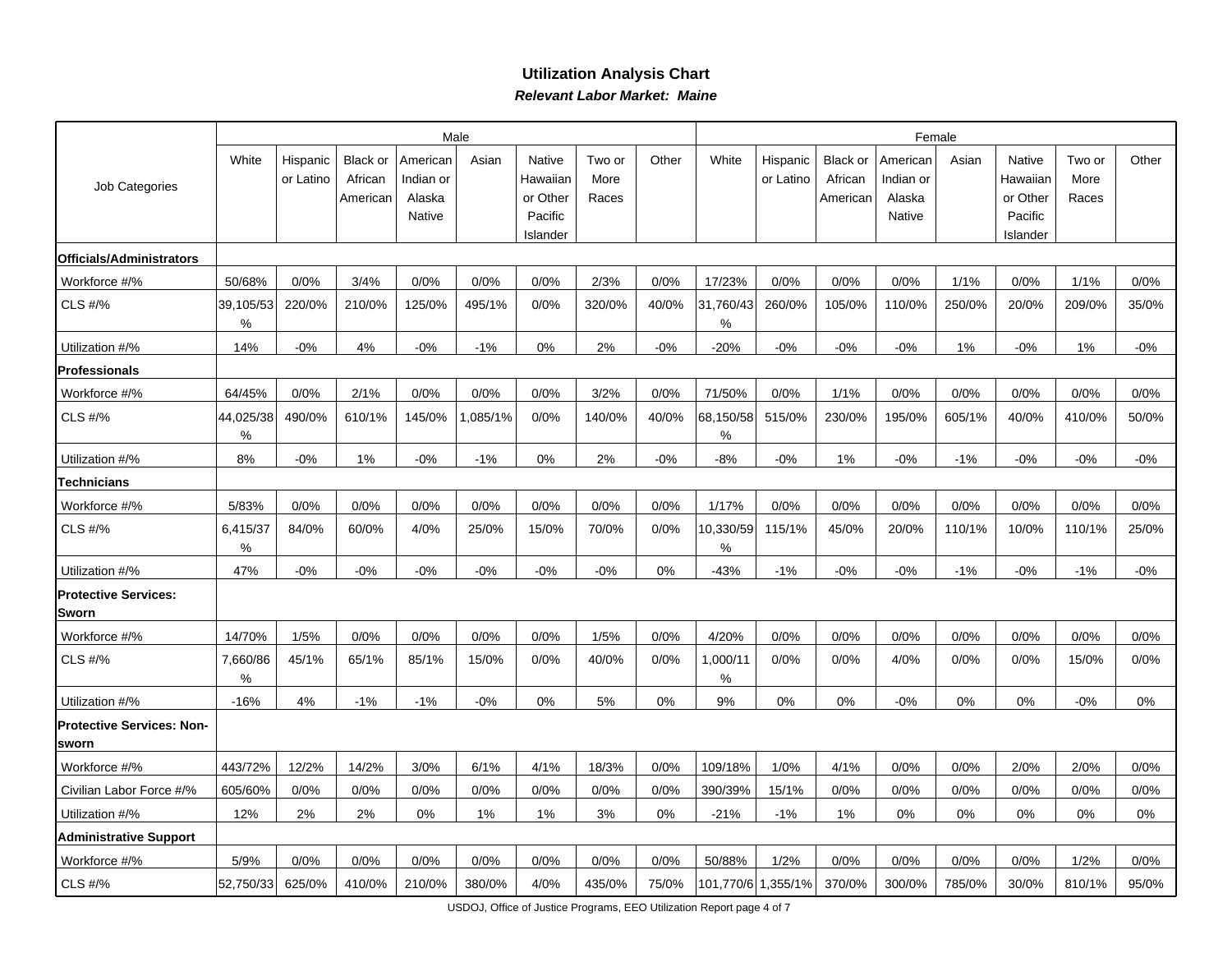|                      |                         |                       |                            |                       | Male   |                     |                | Female |                |                       |                     |                       |         |                     |                |        |
|----------------------|-------------------------|-----------------------|----------------------------|-----------------------|--------|---------------------|----------------|--------|----------------|-----------------------|---------------------|-----------------------|---------|---------------------|----------------|--------|
| Job Categories       | White                   | Hispanic<br>or Latino | <b>Black or</b><br>African | American<br>Indian or | Asian  | Native<br>Hawaiian  | Two or<br>More | Other  | White          | Hispanic<br>or Latino | Black or<br>African | American<br>Indian or | Asian   | Native<br>Hawaiian  | Two or<br>More | Other  |
|                      |                         |                       | American                   | Alaska                |        | or Other            | Races          |        |                |                       | American            | Alaska                |         | or Other            | Races          |        |
|                      |                         |                       |                            | Native                |        | Pacific<br>Islander |                |        |                |                       |                     | Native                |         | Pacific<br>Islander |                |        |
|                      | %                       |                       |                            |                       |        |                     |                |        |                |                       |                     |                       |         |                     |                |        |
| Utilization #/%      | $-24%$                  | $-0%$                 | $-0%$                      | $-0%$                 | $-0\%$ | $-0\%$              | $-0%$          | $-0%$  | 24%            | 1%                    | $-0%$               | $-0%$                 | $-0%$   | $-0%$               | 1%             | $-0%$  |
| <b>Skilled Craft</b> |                         |                       |                            |                       |        |                     |                |        |                |                       |                     |                       |         |                     |                |        |
| Workforce #/%        | 15/94%                  | 0/0%                  | 0/0%                       | 0/0%                  | 0/0%   | 0/0%                | 0/0%           | 0/0%   | 1/6%           | 0/0%                  | 0/0%                | 0/0%                  | 0/0%    | 0/0%                | 0/0%           | 0/0%   |
| $CLS$ #/%            | 59,945/92<br>%          | 395/1%                | 390/1%                     | 445/1%                | 195/0% | 40/0%               | 440/1%         | 65/0%  | 3,215/5%       | 25/0%                 | 15/0%               | 10/0%                 | 90/0%   | 0/0%                | 15/0%          | 10/0%  |
| Utilization #/%      | 2%                      | $-1%$                 | $-1%$                      | $-1\%$                | $-0\%$ | $-0\%$              | $-1%$          | $-0%$  | 1%             | $-0%$                 | $-0%$               | $-0%$                 | $-0%$   | 0%                  | $-0%$          | $-0\%$ |
| Service/Maintenance  |                         |                       |                            |                       |        |                     |                |        |                |                       |                     |                       |         |                     |                |        |
| Workforce #/%        | 13/65%                  | 0/0%                  | 1/5%                       | 0/0%                  | 0/0%   | 0/0%                | 2/10%          | 0/0%   | 3/15%          | 0/0%                  | 0/0%                | 0/0%                  | 0/0%    | 0/0%                | 1/5%           | 0/0%   |
| $CLS$ #/%            | 96,195/53 1,400/1%<br>% |                       | 955/1%                     | 345/0%                | 835/0% | 4/0%                | 1,029/1%       | 70/0%  | 75,685/42<br>% | 925/1%                | 895/0%              | 455/0%                | 380/1%, | 45/0%               | 804/0%         | 175/0% |
| Utilization #/%      | 12%                     | $-1%$                 | 4%                         | $-0%$                 | $-0\%$ | $-0\%$              | 9%             | $-0%$  | $-27%$         | $-1%$                 | $-0%$               | $-0%$                 | $-1%$   | $-0%$               | 5%             | -0%    |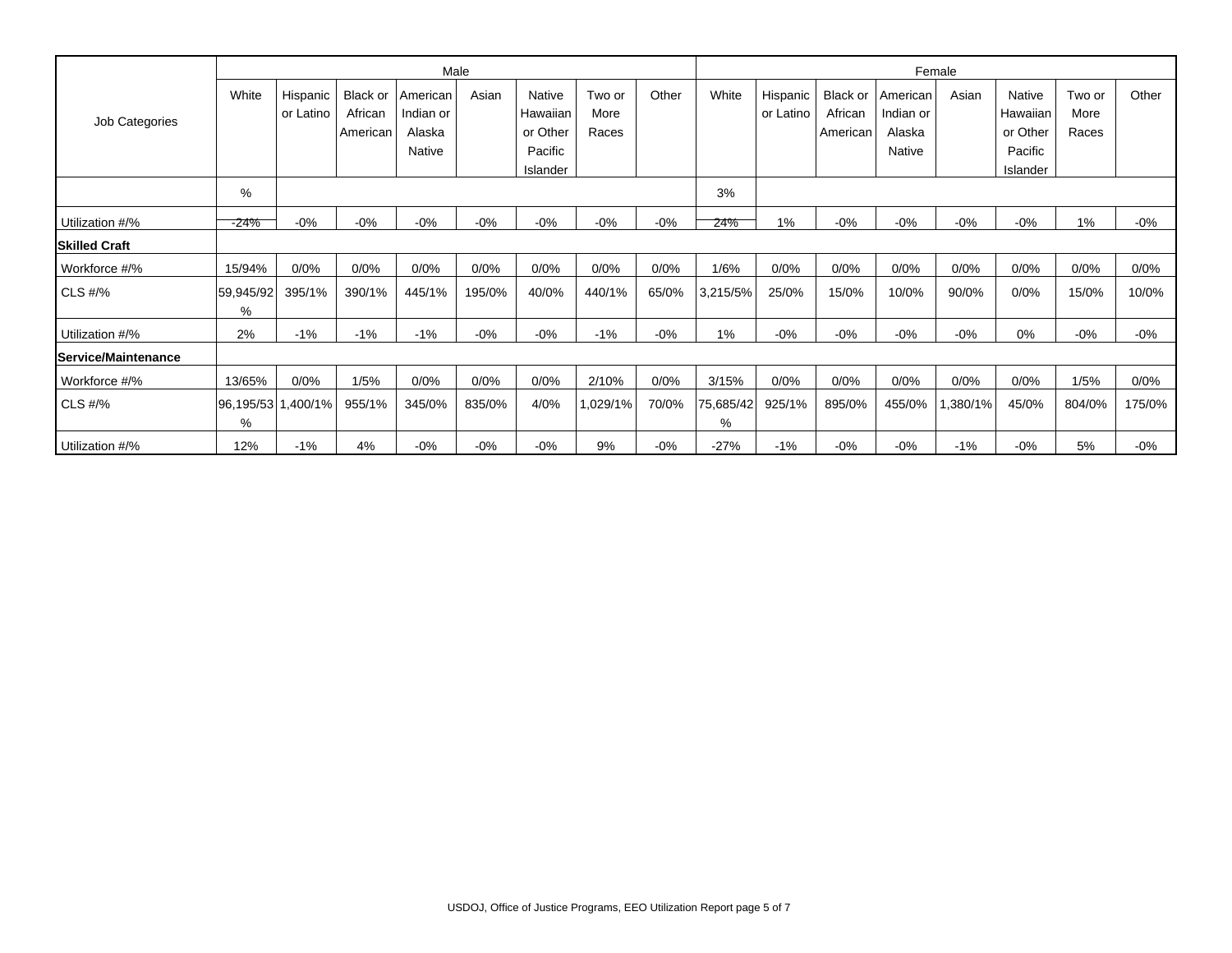## **Significant Underutilization Chart**

|                                  |       |           |          |                     | Male  |          |        | Female |       |           |          |                     |       |          |        |       |
|----------------------------------|-------|-----------|----------|---------------------|-------|----------|--------|--------|-------|-----------|----------|---------------------|-------|----------|--------|-------|
| Job Categories                   | White | Hispanic  |          | Black or   American | Asian | Native   | Two or | Other  | White | Hispanic  |          | Black or   American | Asian | Native   | Two or | Other |
|                                  |       | or Latino | African  | Indian or           |       | Hawaiian | More   |        |       | or Latino | African  | Indian or           |       | Hawaiian | More   |       |
|                                  |       |           | American | Alaska              |       | or Other | Races  |        |       |           | American | Alaska              |       | or Other | Races  |       |
|                                  |       |           |          | Native              |       | Pacific  |        |        |       |           |          | <b>Native</b>       |       | Pacific  |        |       |
|                                  |       |           |          |                     |       | Islander |        |        |       |           |          |                     |       | Islander |        |       |
| <b>Officials/Administrators</b>  |       |           |          |                     |       |          |        |        | V     |           |          |                     |       |          |        |       |
| <b>Protective Services: Non-</b> |       |           |          |                     |       |          |        |        | v     | M         |          |                     |       |          |        |       |
| <b>Sworn</b>                     |       |           |          |                     |       |          |        |        |       |           |          |                     |       |          |        |       |
| <b>Administrative Support</b>    | ✔     |           |          |                     |       |          |        |        |       |           |          |                     |       |          |        |       |